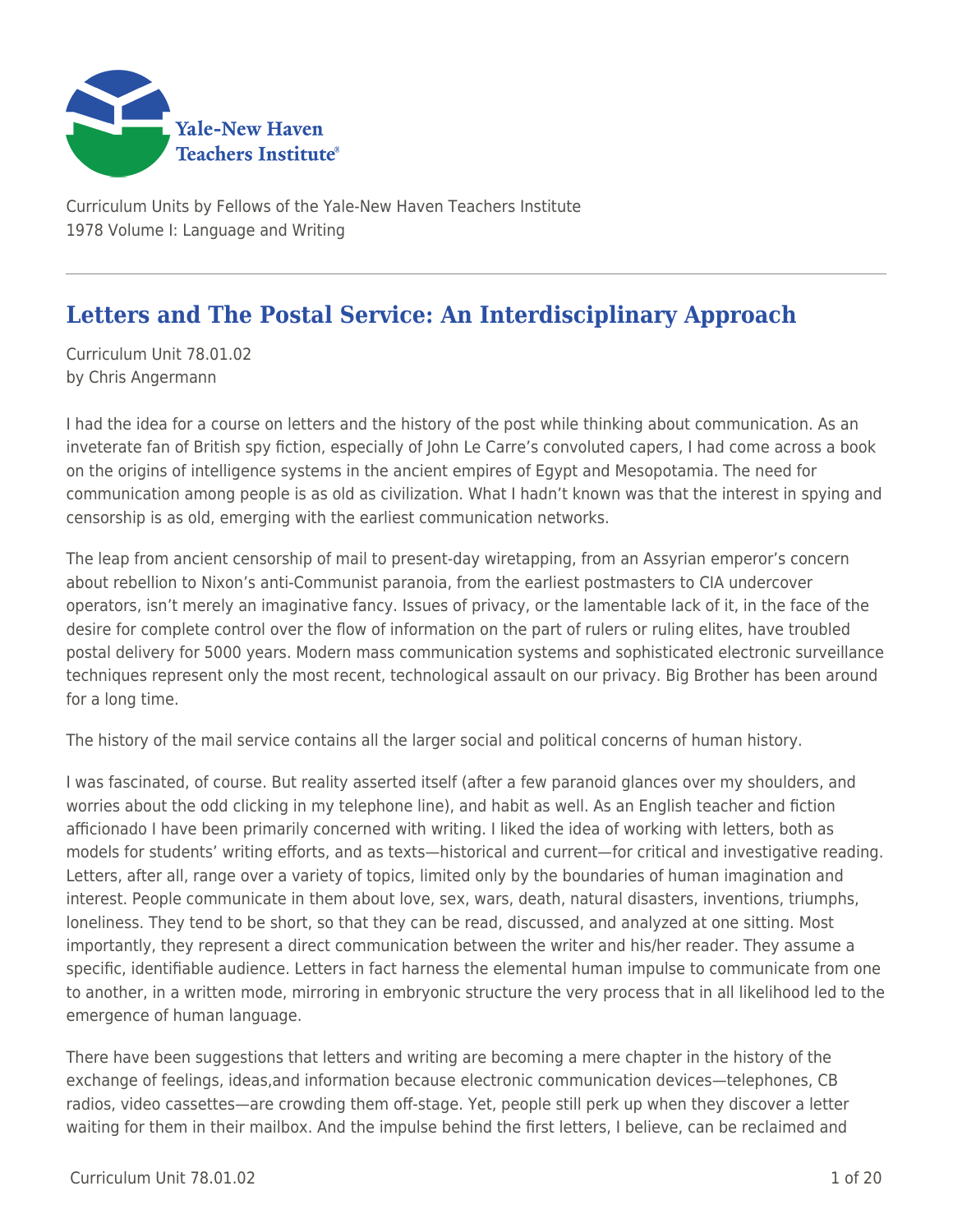reexperienced, particularly when teaching writing.

The goals of this curriculum unit, then, are three-fold; I plan to encourage students:

—To think in new, unexpected ways;to make them aware that they are actors in the learning process.

—To discover writing as a legitimate, indispensible, and pleasurable way of thinking and communicating; and in the process, to discover a new mode of verbal expression for their thoughts, ideas,and feelings.

—To make connections, to peek into the blind spots and dark alleys of what we consider knowledge, to learn to ask questions, and to approach knowledge not as a series of discrete subject categories, but as an integrated whole with interlinked parts.

An important corollary to the last point is the realization that "nothing exists in a vacuum" once you start to talk about it. I remember hearing about the Battle of New Orleans in high school as one of the great U.S. military victories, fought three days after the War of 1812 had officially ended. The news of peace just hadn't made it to Louisiana in time. I never really understood that the time delay wasn't due to oversight or carelessness, or an extended drunken spree by an irresponsible courier, but to the conditions of roads and the mail service in early 19th-century America. (It took a minimum of six weeks for a return answer of a letter between Boston and Philadelphia.) In an age when we drive casually to New York, or fly to Europe in six hours, a profounder understanding of conditions in earlier periods is required if we mean to gain some empathetic understanding of history.

Such an investigation is as complex as trying to comprehend the mechanism of social change, or how our environment affects our own behavior and experience of the world. A study of the conveyance of letters has to keep in mind the modes of transportation—runners, horses, coaches, carrier pigeons, bottles abandoned to prevailing maritime currents, ships, airplanes. A detailed knowledge of geography is essential to judge the effects of mountains, rivers, deserts, oceans, and available roads on postal routes and delivery schedules. Human obstacles, such as bandits, Indians, pirates, or national boundaries and wars have an influence on the frequency of mail exchange and censorship. The concerted effort by countries to regulate international mail traffic is barely older than a century (since the convention in Bern, Switzerland, in 1873). Then again, what's the weather like? The Greeks and Romans did not trust their galleys to the fickle wind gods of the Mediterranean during winter. Mail was conveyed securely year-round only by land. The Romans built great roads, which enhanced not only the efficiency of their postal system, but their military expansion and the spread of knowledge.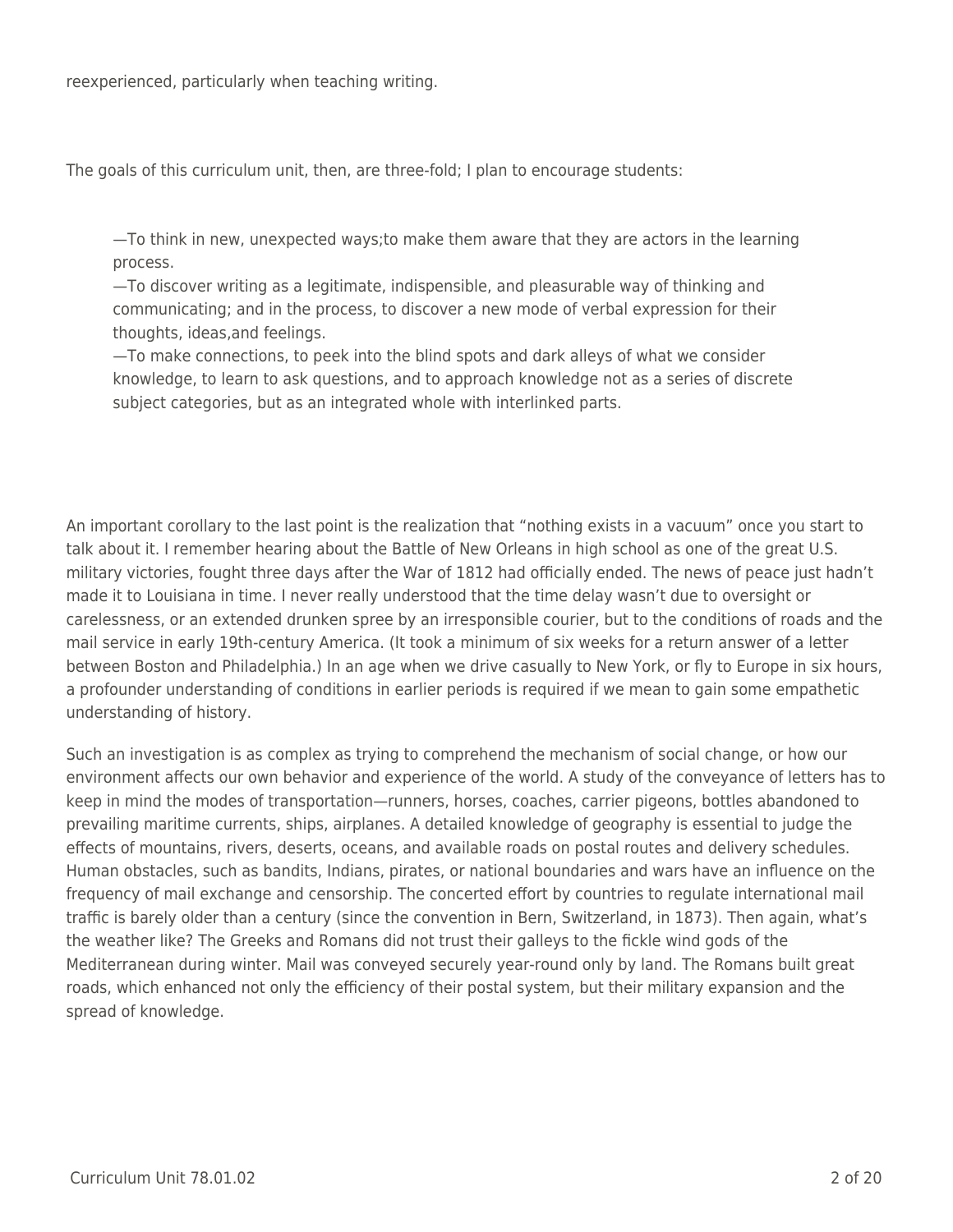The history of the mails also allows for interesting glimpses into the evolution of social and political institutions. In ancient times letters were exchanged for the purposes of official business, providing rulers and nobles with intelligence about goings-on in the outer reaches of their empires, or with progress reports on military campaigns. Only merchants were permitted to carry on private business correspondence. With the increasing importance of the postal communication networks for the administering of vast territories, scribes became a semi-privileged class. Literacy became a ticket to success, stature, and, to a certain extent, power. A similar development occurred during the Middle Ages, as the Catholic Church gained political power. Since letters were exchanged for church business only, monks and church dignitaries became a literate class and a bureaucracy unto themselves.

The first glimmers of democratization of the mails can be traced to the rise of the medieval universities, which set up independent courier systems for their students. The mail carriers often took private letters along if the destinations fit into their routes. The rise of the merchant classes created city states, mercantilism, and the need for increased diplomatic communications. By the early Renaissance, private postal organizations, notably at Thurn and Taxis, were already extending their relay networks all over Europe. Having secured charters and guarantees of safe conduct from the rulers of many countries, they carried private as well as official mail.

As the postal business became profitable (Thurn and Taxis built the first financial empire without extensive property holdings—the predecessor to multi-national corporations), governments forcibly bought out the private mail services and used the tariffs as taxes to support armies and wars for territorial gain. By the middle of the 19th century postal systems in all countries had reverted to state ownership. This development proved to be a mixed blessing. While states fixed rates which virtually everyone could afford (in the U.S. Letters were delivered free within cities from 1873 on, free rural delivery was established in 1896), they also asserted state control and authority, facilitating a return to the ancient practice of governmental snooping and censorship.

The desire for relative privacy in correspondence has given rise to a variety of techniques for safeguarding messages from the eager eyes of unauthorized peepers and curious officials. Over four thousand years ago the Babylonians already used clay envelopes to seal their clay "letters." The Romans secured their diptych wax tablets with leather string. In the Middle Ages and Renaissance great wax seals became popular. Since 1840 when the modern envelope was invented, only simple gum and legal sanctions have stood between epistolary spies and their targets. Yet the unfortunate point must be made that all methods of sealing letters have proven equally unsuccessful.

Nor have codes, ciphers, or secret inks managed to foil the ingenuity of professional sleuths. From simple mirror writing to elaborate replacement schemes and polyalphabetic ciphers, all codes have met their master analysts. But the need for secrecy, especially in politics and warfare, and the need to know what the "other side" knows grows more important as communication networks continue to expand.

The history of cryptology (the study of codes and secret writings) is thoroughly intertwined with the history of postal systems, representing the dark underside of the development of human language and communication.

The very first reference to writing in Western literature already hints at the inevitable connection. In Book 6 of the *Iliad* Homer tells the story of Bellerophon, who is sent by King Proteus to the King of Lycia. Proteus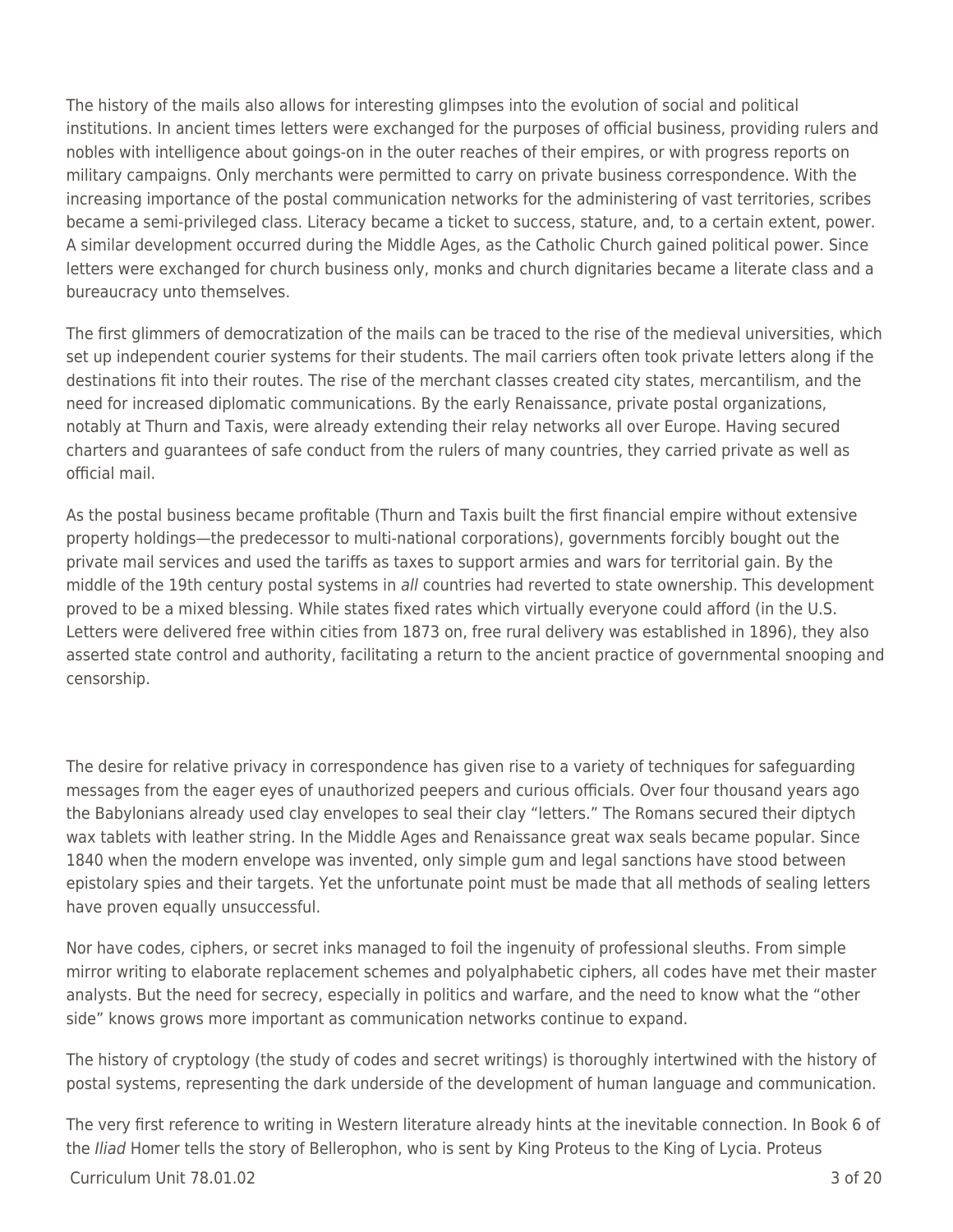supplies Bellerophon with credentials, "murderous symbols, which he inscribed in a folding tablet." Presumably the message said something like, "Treat this man as well as you did Glaukos." (In Shakespeare's time, "well" also meant "dead"—hence the dark irony of the play All's Well That Ends Well).

The Roman inspectors of the relay stations along the great postal roads, who also acted as spies and agents for the emperor, were called Curiosi, from which we get our word for eager prying or meddling.

With the increase in diplomatic traffic came a greater need for codemakers and codebreakers. In the early Renaissance ancient codes were rediscovered, dusted off for use, and new code systems were invented. Kings, Popes and city states instituted 'Black Chambers,' where clerks enand decoded messages, and cryptologists tried to crack the codes of intercepted dispatches. The Black Chamber in Vienna was as notorious as it was efficient, combing every piece of official mail daily in less than three hours. Nearly every document, every letter, contained some portion in code: what Count So-and-so whispered to the Duchess X, what secret alliances were struck in back rooms. Every diplomat (they were known as "honorable spies") had his personal code book.

By the beginning of the l9th century public outcry against censorship had led to the abolishing of the Black Chambers. The invention of the telegraph in 1843 opened new vistas for diplomatic and military communication, requiring more sophisticated coding systems, since telegraph lines can be tapped, radio waves intercepted, telephone conversations overheard. It also marked the end of secret writing and ciphers in letters. But the job of deciphering telegrams and radio messages still requires working with the written text.

(Encoding messages, and deciphering them, might be good exercises for students. Cryptanalysis demands investigating language—word, letter, and letter combination frequencies—and can be a way for students to see language as a symbolic system that can be manipulated.)

Other spin-offs, depending on class interest and level might include:

—The history of stamps and postmarks.

—Various carrier and communication alternatives to written messages, from smoke signals, drums,and fires, to shouting relays and knot "letters."

—A history of writing implements and materials; from stylus and quill to typewriter and dictaphone, from wax and clay imprints, papyrus, parchment,and vellum, to cablegrams, airletters,and computer cards.

—A history of the alphabet, from pictographs and ideographs to our own phonetic writing and the implications for thought, communication over distances, and the role of writing in different cultures (the aesthetics of Chinese and Japanese characters vs. the Roman alphabet). Also the development from oral communication to written forms, and the return, via modern technological media, to primarily auditory modes, turning the world into what McCluhan has called "a global village."

—Letter instruction books: These collections for all social occasions served to educate the sons and daughters of the middle classes as to proper literary behavior, from the l7th to the early 20th century. They provided models for how to respond to an invitation, how to propose marriage by letter (to the girl's father, then to her), how to correspond with one's parents, etc. Usually, an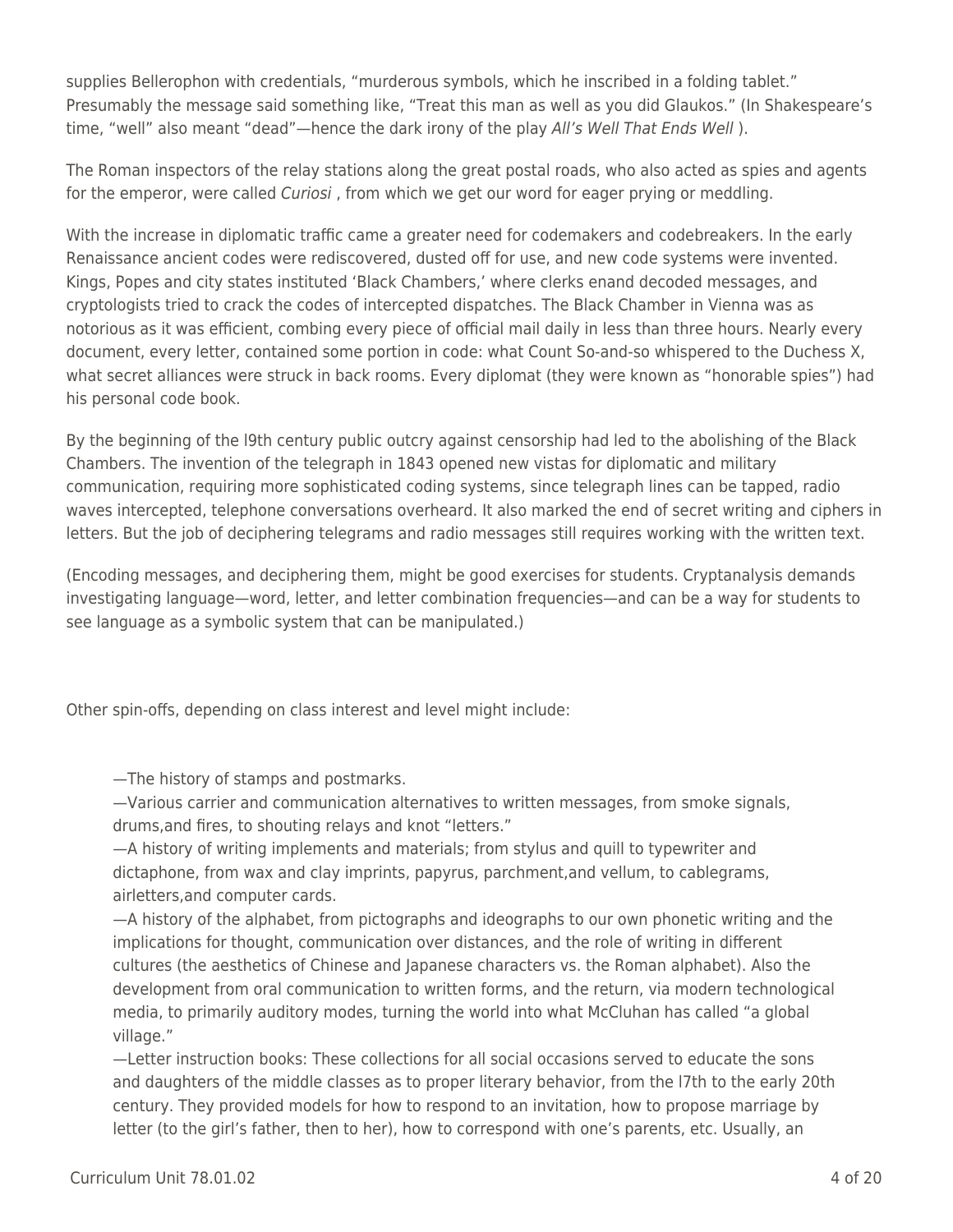introduction spelled out the correct format: address, salutation, sign-off, etc. Historically fascinating and, by our standards, hifalutin and humorous, these epistolary templates might generate discussions (the difference in attitudes and values between past ages and our own), and suggest some entertaining writing assignments (imitating and satirizing the models). —For more advanced students:

1) Longer letters, famous correspondences, fictional letters.

2) Epistolary novels.

\_\_\_\_ 3) A history of the art of letter writing in l7th and l8th century England.

—Calligraphy, manuscripts, and printing

—Handwriting analysis

—An analysis of Junk Mail

—Mail-order Catalogues

—An examination of postal terms might provide an interesting opportunity for venturing into etymology, the ironies of linguistic change, and the, metamorphoses of meaning: POST (posta, from Latin: ponere, to place) originally referred to the relay stations, where horses and traveling provisions were "placed" along the Roman highways for the benefit of official messengers. It is amusing that the stationary (also an interesting word:) places gave their name to the system that transports the mail. MAIL originally referred to the protective leather pouches (in the sense of chainmail) that covered dispatches against rain and robbers. Clearly the messages were considered so important that the simple object in which they were carried now covers all that the postman brings. STAMPS referred to the post markings stamped on the letter to indicate that tariff had been paid. When "little bits of paper" were invented (by Roland Hill in 1840) to facilitate the pre-payment of letters, the original "stamps" lent them their name—permanently.

The areas of interest relating to letters and the mail service are virtually limitless. Students could rummage through attics for old letters and stamps; or visit local post offices; or research the history of one of America's oldest mail routes, the Boston Post Road. Pen pals could be contacted in other countries.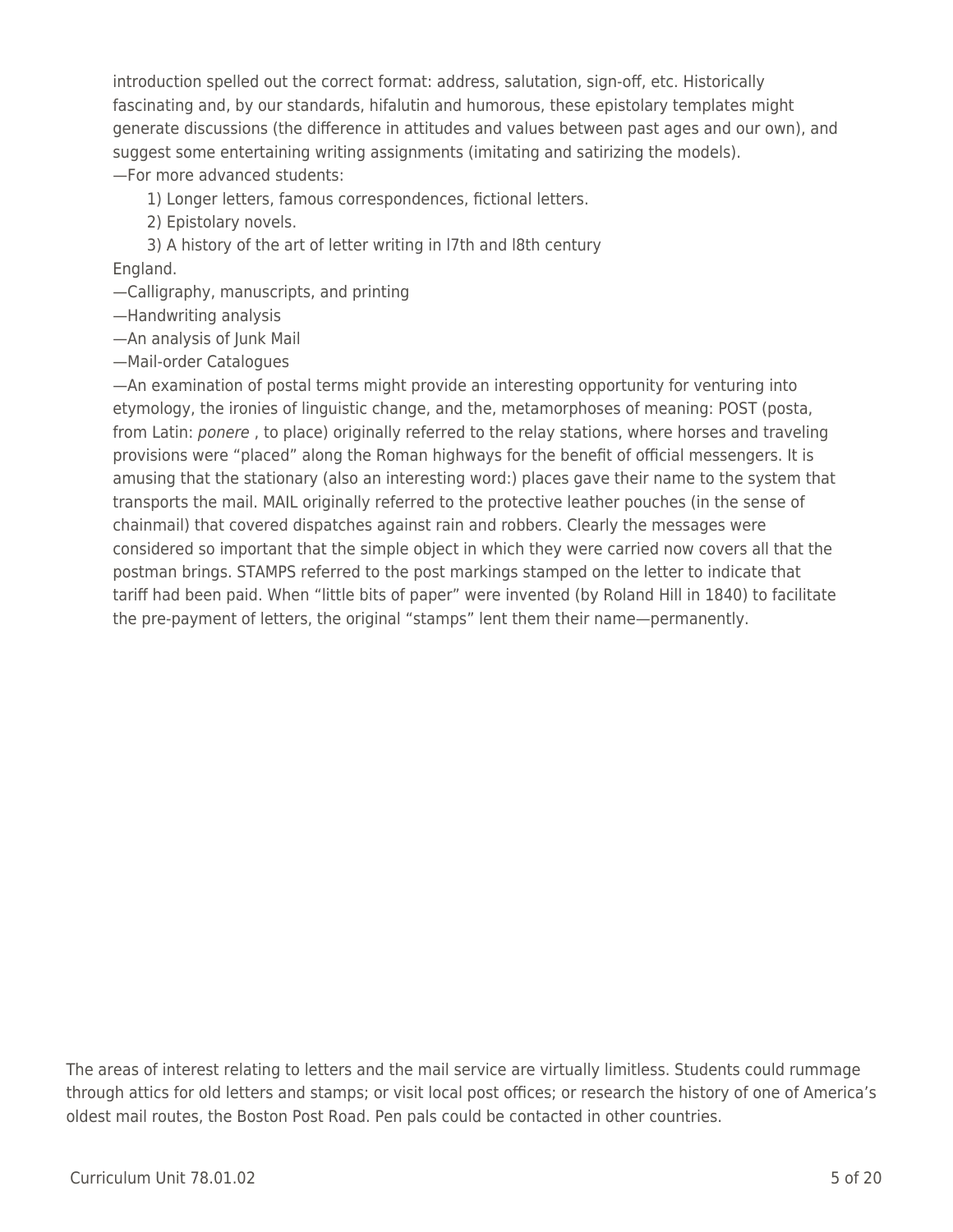I have collected letters according to their content. My suggestions are by no means exhaustive. They represent my own interests and efforts at categorization:.

| War Letters                          | Letters concerning Death                 |
|--------------------------------------|------------------------------------------|
| Love Letters                         | Prison Letters                           |
|                                      | Letters from Exile Letters to the Editor |
| Letters to Children Business Letters |                                          |
| <b>Travel Letters</b>                | Letters to Parents                       |
| <b>Political Letters</b>             | Miscellaneous Letters                    |

Investigating individual letters can be an adventure in reading.

Since letters are written by real people, there is probably no subject, no issue, no idea reflecting human concerns that can't be found in their pages. Great inventions were first announced by letter, great discoveries, too. Columbus wrote Queen Isabella about his exploratuibs among "the Indian natives." Baber, a Turkish Mogul, described the failure of an attempt to poison him.

The specific content of letters can be used as a springboard for further discussion—for the light shed on a historical figure, period, event; for the many ways of facing traumatic situations, from the eruption of Mt. Vesuvius that buried Pompeii (Pliny the younger to Tacitus) to facing a firing squad (Dostoyevsky to his brother); for the range of emotions in love and marriage, from mercenary calculations (Du Barry to an admirer) to mad passion (Napoleon to Josephine); for the experience of prison, from pathetic pleas for life (Ann Boleyn to Henry VIII) to eloquent, political optimism (Martin Luther King from a Birmingham Jail).

But to understand a specific letter, studying its social and historical context may also become necessary. Although the "Last Letters from Stalingrad" are moving documents representing the anguish of any doomed soldier, local details and references and the almost universal tone of angry despair become clear only if one knows something about the German Third Reich, the Nazi mythos of heroic self-sacrifice for Hitler, as well as the military situation of the 6th German Army, surrounded by the Russians, hopelessly cut off from their supply lines, and abandoned to the bitter Russian winter. Against that background the opportunity to write a final letter (and the men knew this) means something quite different the passionate, lively letter Admiral Nelson wrote to his wife on the eve of the Battle of Trafalgar. He didn't know then that he would not survive his greatest victory.

Similarly, a discussion of British pluck and optimism during the Victorian Age will deepen one's understanding of Robert Falcon Scott's last letter to his wife, addressed with supreme detachment "To my Widow," and his "Message to the Public," in which he explains the reasons why the Antarctic expedition failed. Both were written during a blizzard in sub-40-degree weather, while he waited for death to overtake him.

The study and reading of letters, then, can become as much a method, a perspective for exploring particular subjects, as a subject matter in itself.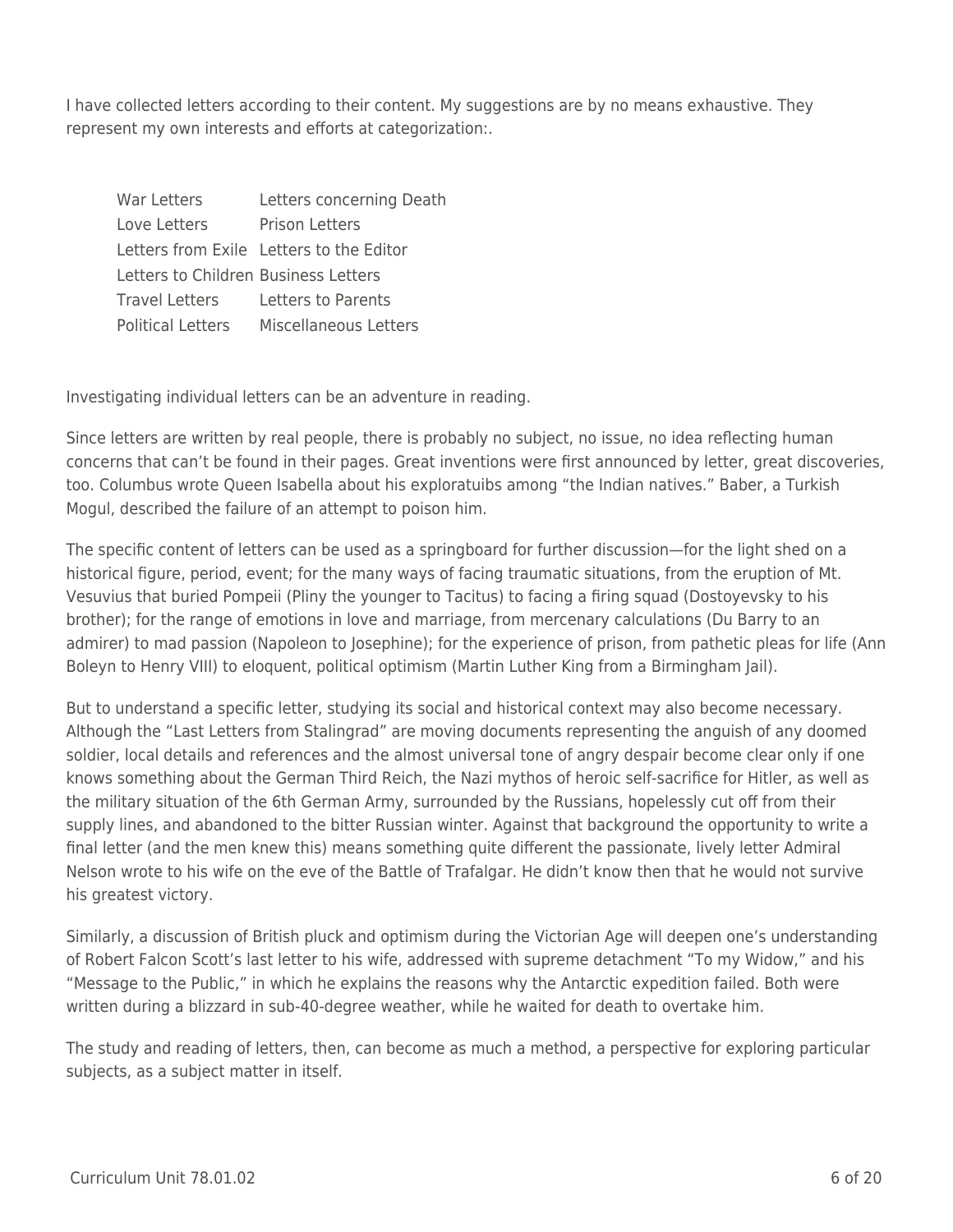Finally—writing itself. I believe that writing is a process intended to establish a relationship between writer and reader. It is not a process in a vacuum. Except for certain poets who "live in the zodiac of their own wit," and schizophrenics in all walks of life who carry on conversations with themselves by themselves, all writers assume a reader, an audience. In a sense, writing represents a dramatic act.

Therefore, in teaching writing the author-reader dyad must never be forgotten. In fact, it should be placed in the foreground whenever we require students to put a pen to paper. Correctness, grammar, rules for spelling and punctuation are means to the goal of clear communication, and should be treated as such. If they become the end of writing instruction and assert the primacy of a "correct" product, they subvert the very reason for writing by severing the essential connection between writer and audience. In an age when people rely less on written discourse than oral and visual modes, it is essential to reestablish the importance of the process of communication. Otherwise writing will become lifeless and irrelevant to its practitioners.

More pragmatically, it will mean little or nothing to a generation of students raised on TV and comics. We may be able to teach some of them how to manipulate prose mechanically, with luck even according to the rules. But we will not be able to teach them how to think on the page, or to care about what they write.

If, however, grammatical correctness and syntactical rules take the backseat in the teaching of writing, students can begin to discover their own personal voice, a voice that can change depending on whom it addresses. As in day-to-day conversation, we write differently depending on our audience. Thank-you notes to grandparents sound more intimate than abstracts for curricula units.

Letters are an ideal medium for the practice of writing, since they immediately imply a *specific* audience. Assignments can still take the form of arguments, descriptions, comparisons and contrasts. But they will not focus primarily on the structure of the assignment, but the question, "For whom am I writing this?" or "With whom am I trying to communicate?" Content clarity and exposition can be discussed in terms of "Does this communicate to the reader, the recipient of the message?" rather than, "Does this follow grammatical rules?"

Without the reader, the significant other, writing becomes a solipsistic exercise, a technique, devoid of intensity and care, and the sense of what it means to be human at the most basic level—to share and communicate. We must turn students on first to writing. They must experience the rewards before they can commit themselves to the rigor and the tedious, painful portions of the process.

## *Instead of a Definite Schedule* **—**

I like to think of this curriculum unit as a centipede with a body of mail and its many feet planted in various related fields. Or, like Ptolemy's universe, as celestial spheres revolving in epicircles around the earth and its postal history. Or, as an alphabet stew, which mixes up letter writing and reading, thickened with junk mail, spiced with code and cipher puzzles, colored with invisible ink, and certified with a Stamp of approval.

For me the main virtue of the unit lies in its flexibility and wide range of inter-related topics, unified by letters, mail history, and communication.

It allows for a thorough integrating of a number of disciplines:

—Letters can be read as background for particular historical periods, figures, events.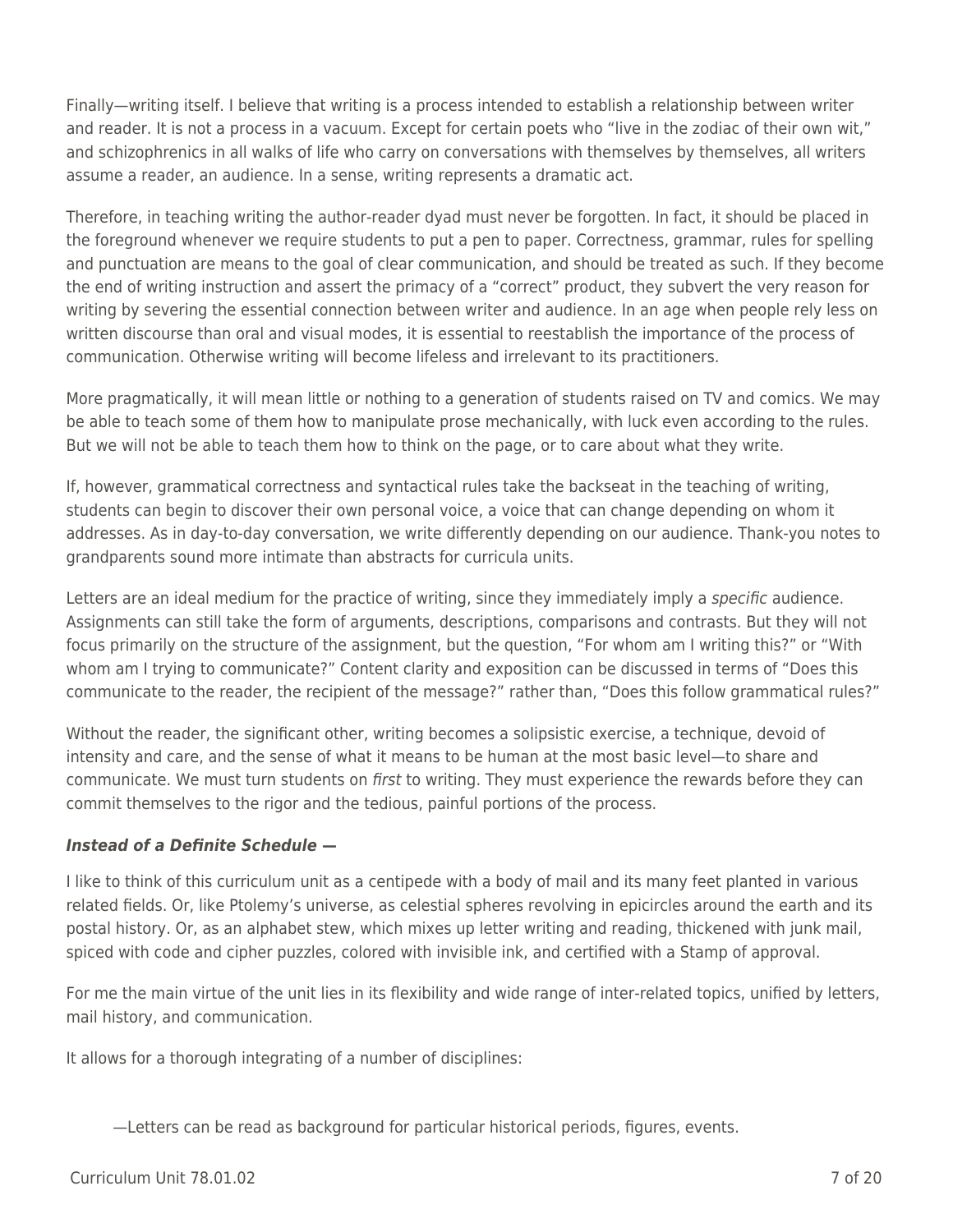—Or they can be used to generate discussions about particular questions in social studies. —In writing they provide models for prose style, organization of thoughts, ideas, and feelings, as well as approaches to particular issues. Reading and writing letters facilitates a fruitful interaction which breaks down the traditional separation of those two skills.

—Cryptology combines mathematic and language (since most codes and ciphers rely on number substitution for letters, and on arithmetical manipulation).

I intend to teach the history of the mail service twice, first as a general history of communications and postal development, and then again, as a history of cryptology. Although they go hand in hand, there are several benefits in separating them:.

—It allows for clearer exposition initially. There is much to be understood about communication networks independently of the cloak-and-dagger stuff. (Terrain, carriers, etc.)

—The overall chronology of postal development can provide a useful context for a discussion of intelligence gathering and the accompanying history of cryptology.

—The history of the mails can emphasize geographical and demographic issues; the history of codes can stress political developments.

—Treating the same historical periods from two very different perspectives can give students a beginning understanding of how historical events are interconnected (the rise of city states in the Renaissance—the increase in diplomatic traffic—the spread of mail routes—the need for codes). Covering the same ground at two different times makes it possible to demonstrate the connections, instead of presenting the material all at once as a complicated tapestry.

I hope to saturate the classroom environment with letters, to concentrate on the reading and writing of letters, and on the history of mail services, including as many off-shoots as possible as an occasional change of pace.

#### *Sample Lessons and Assignments*

#### *A. General Outline for Reading and Analyzing Letters :*

(Should be modified, depending on the particular letter.) (Can be done orally or in written form.) Who wrote the letter? When was it written? Who was the recipient? Why was the letter written? (Pick out some phrases from the letter that show why.)

#### $C$ urriculum Unit 78.01.02  $\qquad \qquad$  8 of 20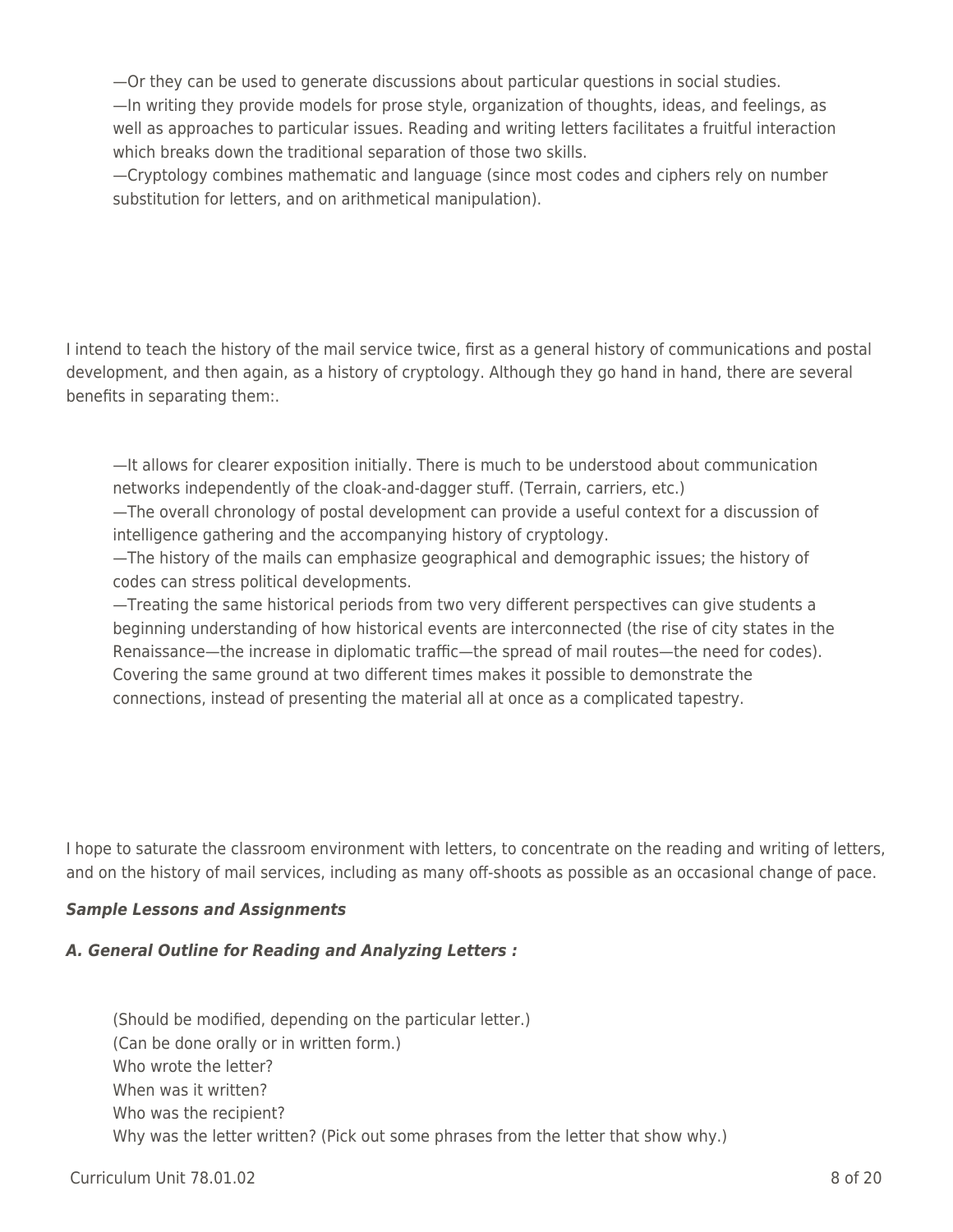What can you tell from the letter about the writer? (Is the writer male/female, young/old, a government official, a military leader, happy, impatient, desperate, cool, sad?)

If the writer is a person of historical importance, do some research about his/her historical role, situation, time.

What is the relationship between the sender of the letter and the receiver? (Wife-husband, fatherson, sisters, friends, enemies, President-citizen. Give some examples from the letter that indicate the relationship—salutation, intimate or formal phrases.)

How does the sender feel about the addressee? (Give some examples from the letter that make this clear.)

Make a list of the contents of the letter. (Description of the weather, account of how the writer feels at that point, account of what happened to him the day before. Often a letter contains more than one issue.)

How would you classify the letter in one or two words? (Love, Prison, Business)

What is the tone of the letter? (angry, sarcastic, witty, depressed) [This is a slightly different question from 'How does the sender feel about the addressee?' since it asks the student to focus on the language rather than the writer.]

Are there any phrases that the writer likes to use?

Are there any phrases that sound odd to you? How would you say them?

What did you think of the letter? The writer? Why?

Would you like to receive such a letter? Explain. Why/why not?

Would you want to send such a letter to someone? Why/why not?

How would you answer the letter? (Jot down some phrases and ideas)

—A possible writing assignment:

Have students reply to the letter with a letter of their own. (Either with their own reaction, or trying to imagine what the original recipient might have said.)

For more advanced writers: Have them reply, trying to imitate the style of the original writer.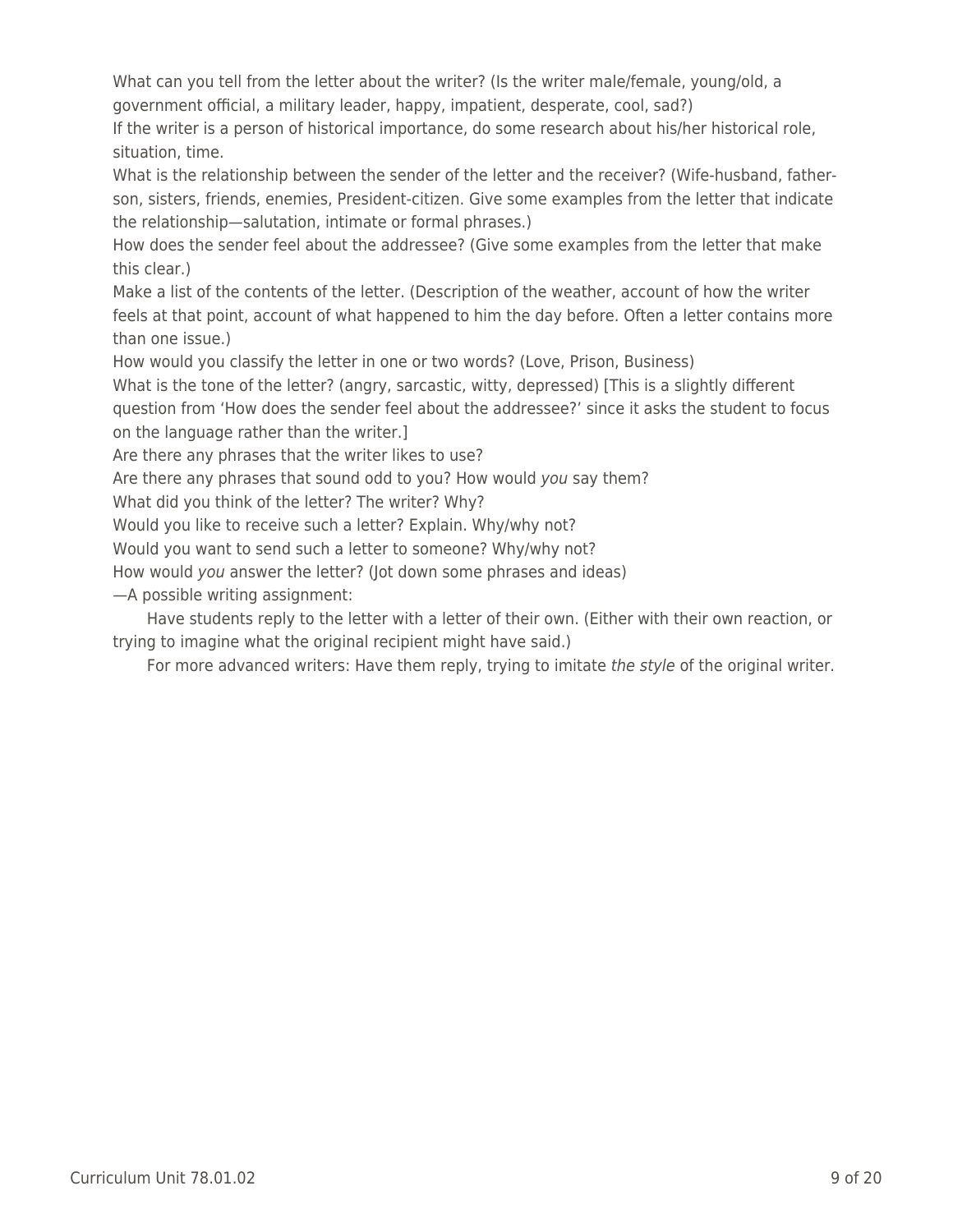—Students could work in small groups (of 4 or 5 each), reading the letter out loud, discussing and analyzing it together. Dividing up the questions, they could complete the written analysis as a group effort.

—Another possible group project:

Each group receives 2 or 3 letters with a similar theme: Group I: Love Letters; Group II: War Letters; Group III: Letters about Death.

The students must analyze the letters for similarities and differences. (A sheet of questions helps them focus their ideas and be as specific as possible.)

They might draw some general conclusions about how people from different ages respond to similar situations—do human beings really change all that much over time?

This might also be a good way to introduce students to Style.

I would expect to do this particular exercise late in the course, after students have become familiar with analyzing individual letters.

#### *B. Cryptology :*

Imagine you're sitting in a dungeon, awaiting execution for treason. The jailor unlocks the oak door and hands you a note from your servant. He's read it with suspicion, but has decided there's nothing unusual about it. You know better. There's a message hidden, and, if you can discover it, you may be saved.

Worthie Sir John—Hope, that is the beste comfort of the afflicted, cannot much, I fear me, help you now. That I would saye to you, is this only: if ever I may be able to repaye that I do owe you, stand not upon asking me. 'Tis not such I can do: but what I can do, bee you very sure I wille. I knowe that, if death comes, if ordinary men fear it, it frightens not you, accounting it for high honour, to have such a rewarde of your loyalty. Pray yet that you may be spared this bitter, cup. I fear not that you will grudge any sufferings; only if by submission you can turn them away, 'tis the part of a wise man. Tell me, as if you can, to do for you any thinge that you woulde have done. The general goes back on Wednesday. Resting as your servant to command.

R.T.

(from Bernice Kohn—see Bibliography: "E"—Cryptology)

In the actual case, the French count asked to go to the chapel for a last prayer. When his guards came for him there, they discovered that he had vanished into the proverbial "thin air."

#### Hint: The punctuation is important!

Obviously the jailor was no cryptanalyst, or he would have smelled a rat because of the labored syntax, the odd punctuation (the comma before "cup"), and the curious spelling )"bee"): also the unnecessary "as" in the phrase "fell me, as if you can."

#### Curriculum Unit 78.01.02 10 of 20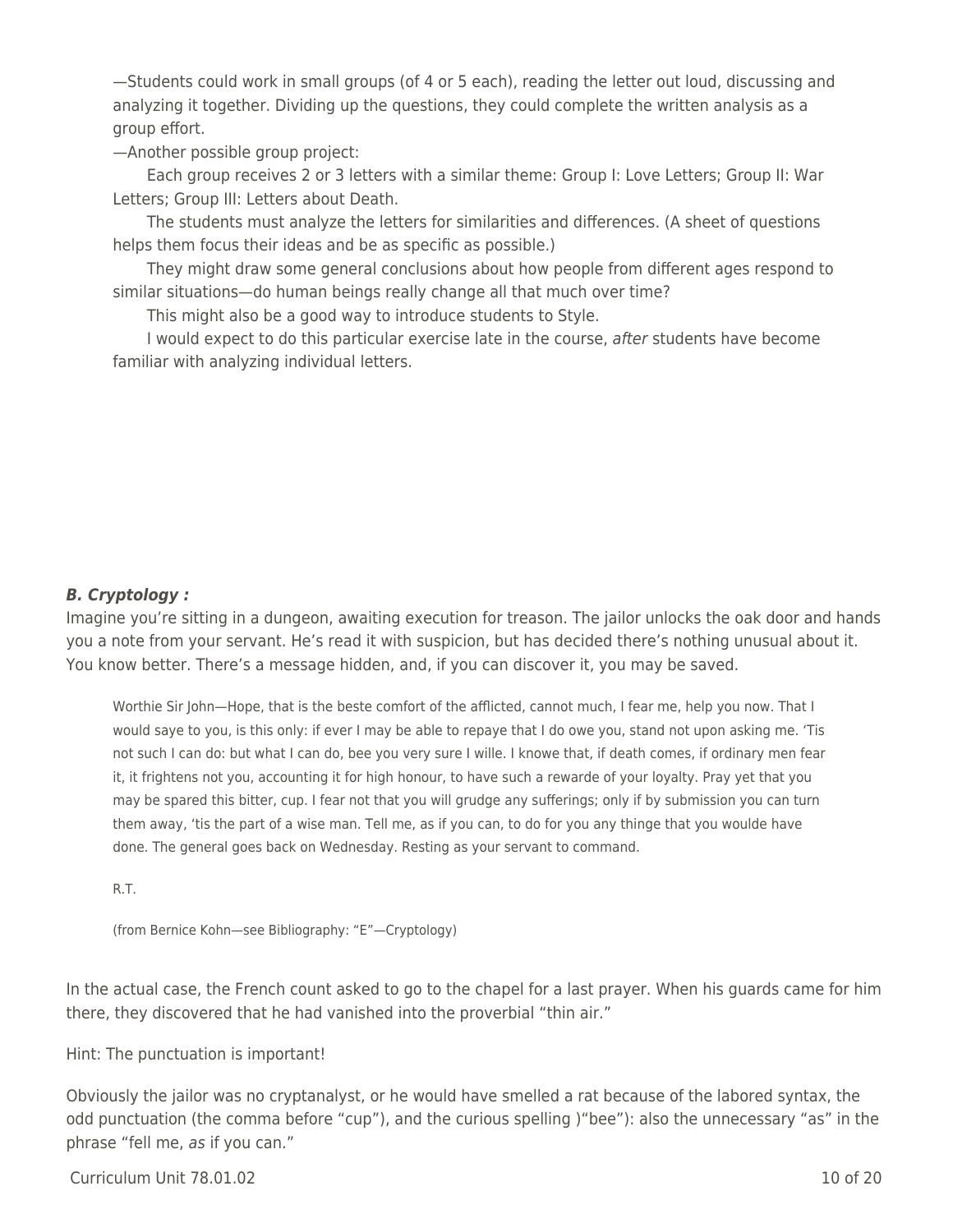During WW I the U.S. telegraph monitors "sniffed" out the following press cables, sent by the Germans. Their "funny sound" gave them away:

PRESIDENT'S EMBARGO RULING SHOULD HAVE IMMEDIATE NOTICE. GRAVE SITUATION AFFECTING INTERNATIONAL LAW. STATEMENT FORESHADOWS RUIN OF MANY NEUTRALS. YELLOW JOURNALS UNIFYING NATIONAL EXCITEMENT IMMENSELY.

The first letter of each word spells out the message.

Just to be sure, the Germans sent a second message, disguised appropriately as the second letter of each word:

APPARENTLY NEUTRAL'S PROTEST IS THOROUGHLY DISCOUNTED AND IGNORED. ISMAN HARD HIT. BLOCKADE ISSUE AFFECTS PRETEXT FOR EMBARGO ON BYPRODUCTS, EJECTING SUETS AND VEGETABLE OILS.

In the rescue note to "Worthie Sir John" the third letter after each punctuation mark makes up the hidden message.

—Students might try to hide messages by making up a plausible plain (surface) text. Other students could try to decipher them.

—Another method involves pricking pinholes above or below the letters in a newspaper article to spell out the message. The Germans used this means of hiding their communiques as late as WW II, dotting the appropriate letters with secret ink.

## *C. Writing Assignments :*

—The students read a short story, and write a letter to one of the characters, praising or criticizing his/her behavior.

—Write a letter that will seduce the guy/girl of your dreams.

—Write letters to:

favorite movie stars politicians

famous athletes upon their victories and/or defeats

Santa Claus

a dead relative, sharing the things you didn't when he/she was alive

an unborn brother or sister, describing what he/she can expect coming into this world

a letter when you have only 30 minutes left to live

—Write: a suicide

—write: a suiclue (The trick here is to specify<br>letter

an angry letter

a letter to the editor

a convincing lie either the recipient, or the a letter of apology topic)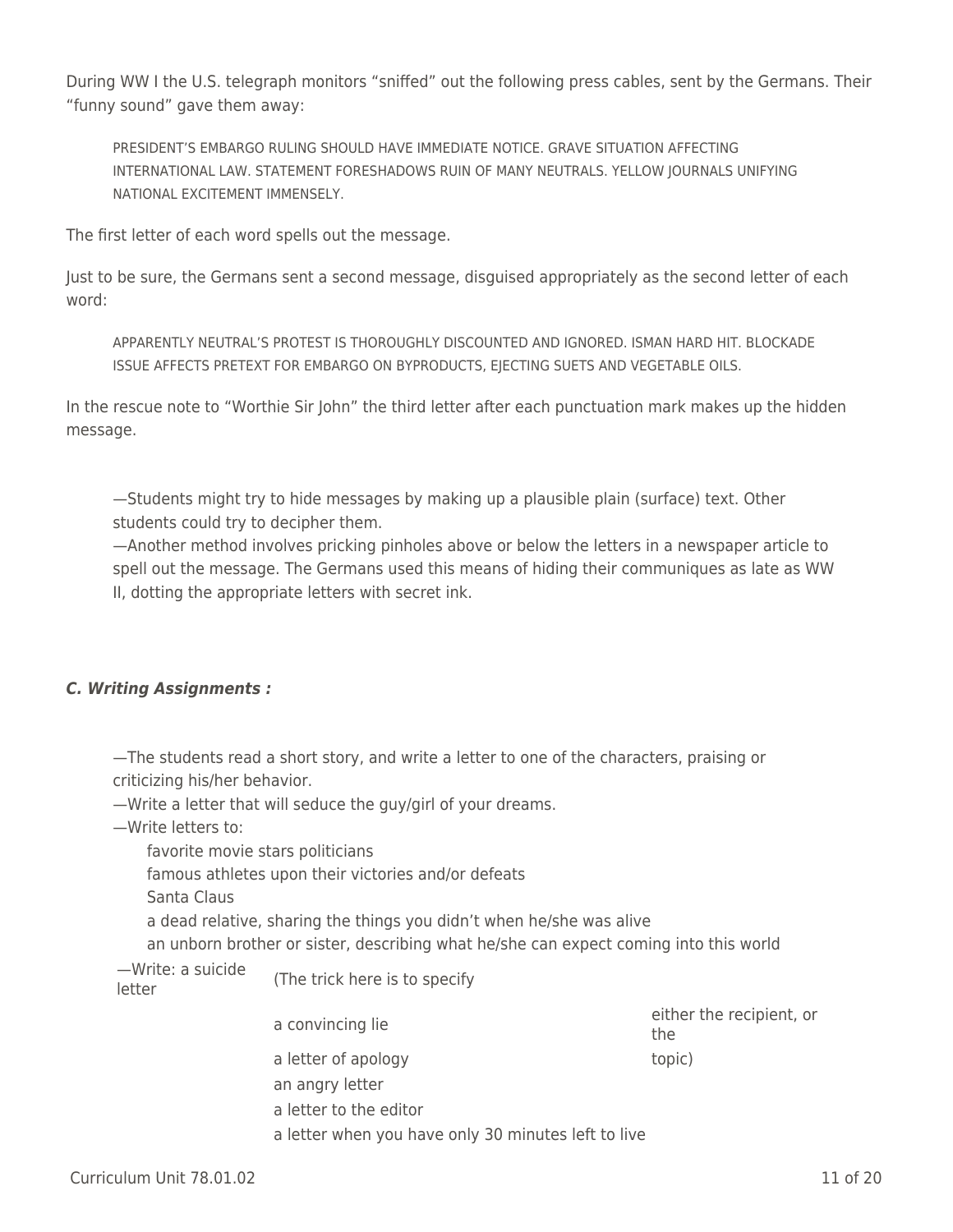—Write a Group Letter: Students sit in a large circle. Each puts the name of an addressee at the top of a sheet of paper. Then, with every word the letter passes to the next person, going clockor counterclockwise, until it returns to the original sender, who signs it.

This exercise tends to elicit a cornucopia of 4-letter words from many students. If you're comfortable with it, that can lead to a good discussion about obscenities—their function, what they hide, what they attack.

—Write 3 letters about the same difficult subject (an abortion, an accident, an argument with your parents) to 3 different people—your girl/boy friend, your grandparents, your minister.

Or, write about a happy event (a party, a day at the circus, your first date) to your parents, your best friend, and/or John Travolta.

## Reading Material for Students

The following selection represents only a small sample. I have picked according to my own interests and concerns, with an eye toward what might appeal to teenagers. Except for a very few, these letters are all quite short (1-2pp).

#### Love Letters:

For unadulterated, out-and-out passion there is little that can top the examples below:

—the Napoleon-Josephine correspondence (1796-1810).

—Jean-Jaques Rousseau to the Countess Sophie D'Houdetot (June 1757) for some real tortured longing.

—Mary Wollstonecraft to Captain Gilbert Imlay (Nov. 1795) after he had abandoned her.

—John Keats to Fanny Brawne (1820) while he was suffering from tuberculosis.

—Franz Liszt to Countess D'Agoult (1850) with whom he had three children and a stormy ten year relationship.

—James Joyce to Nora Barnacle (Nov.-Dec. 1909), probably the most delicious, pornographic interchange between two separated lovers in the history of letters.

—Gabriele D'Annunzio, the Italian Futurist poet, to an unidentified lady (March 1920).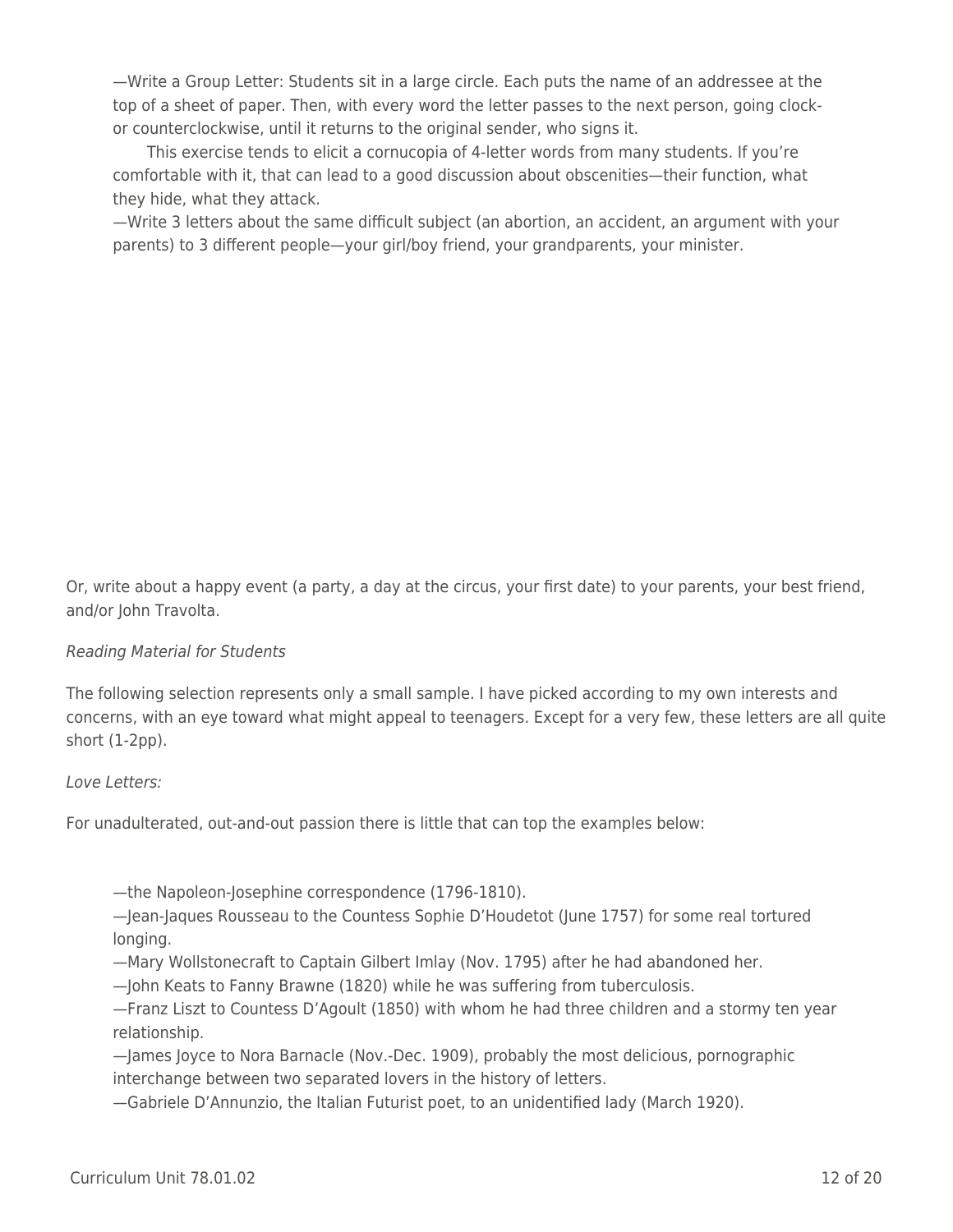Some counter-examples of stabler, married relationships, abounding with warmth, affection, humor, and mutual support, even in periods of disagreement:

—the letters of John and Abigail Adams (1764-John's tenure as 2nd president of the U.S.). —Jane Welsh Carlyle to Thomas Carlyle (June 1846) writing about the misunderstandings his birthday greetings caused.

—the Lord Nelson-Lady Hamilton correspondence, especially the letter he sent her before the Battle of Trafalgar, which he won, while losing his life (Oct. 19, 1805).

—Samuel Clemens to Mrs. Olivia Clemens (1880) who continued to cherish her.

Finally, some examples of love gone awry, or being carried on with more than sheer emotion:

—the correspondence of Henry VIII and Ann Boleyn, beginning while Henry is still married, and ending on a pitiful note, with Ann pleading for her life when Henry had tired of her (1536). —Samuel Johnson at 73 offering sour congratulations to his erstwhile friend, Hester Thrale, on her marriage.

—DuBarry to M. Duval, laying out the economic groundrules of their relationship in no uncertain terms (April 1761).

## Letters to Children:

—Martin Luther to his son Hans describes the Garden of Eden (1533). None of the sternness we've come to expect from Lutheranism.

—Longfellow describes his three daughters to a young friend of theirs (Aug. 1859).

—Hawthorne sends a "kiss" to his little daughter Rose.

—Benjamin Franklin in a letter to his daughter explains why he prefers the turkey to the eagle for America's emblem (Jan. 1784).

—Balzac, vacationing on the coast, misses his son, and tells him so.

—Lewis Carroll to a small friend describes a strange illness that overcame him as a result of her absence, and the stranger cure the doctor prescribed.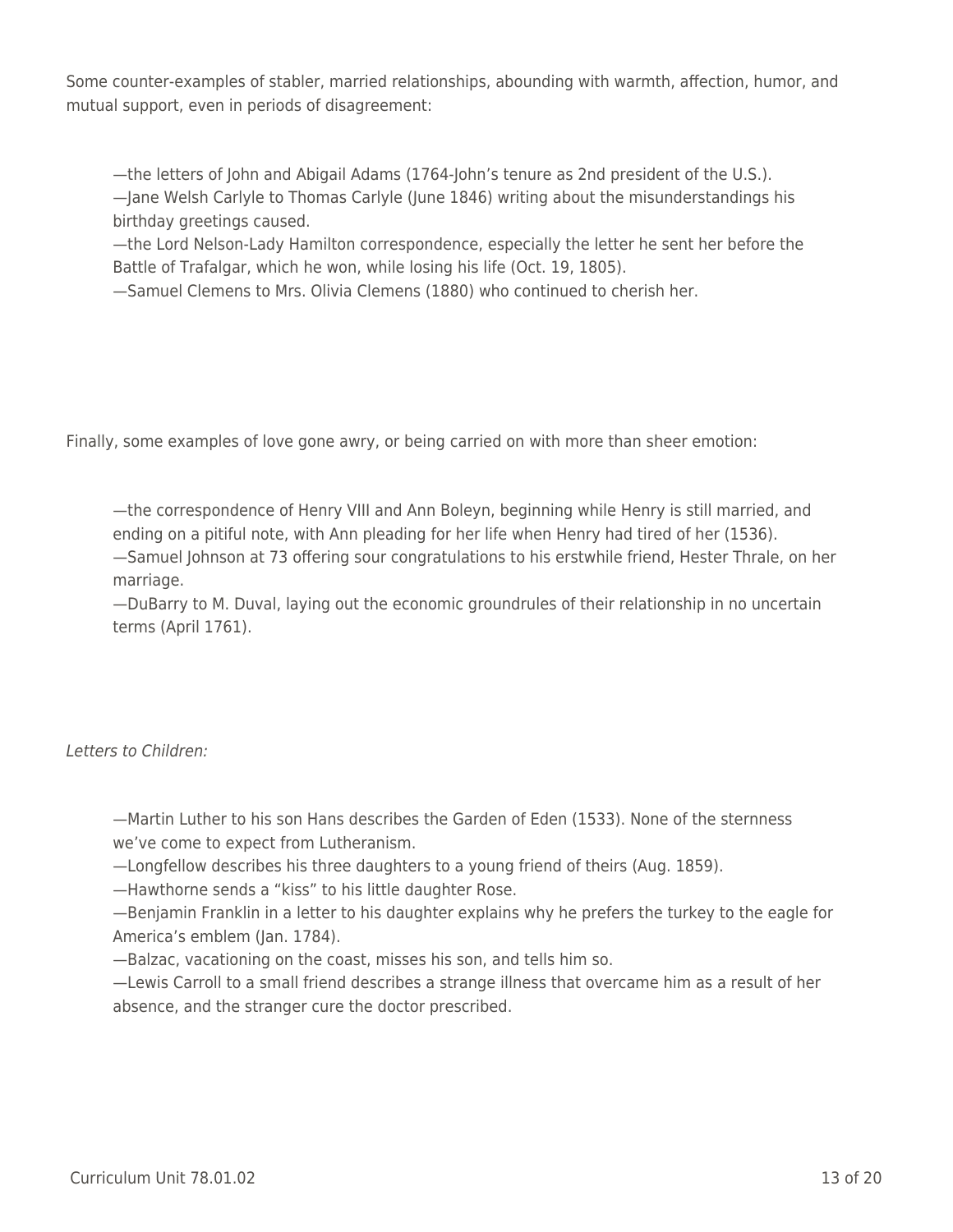—Madame Roland to Leonard Buzot (June 1793). A future victim of the Terror writes with love, courage, and unshaken ideals.

—The letters of Sacco and Vanzetti (1921-1928) to each other and to friends and supporters are among the most moving documents in human communication.

Sacco's letters are particularly interesting for the change in his written English as he applied himself to learning the language more systematically. Curiously, his passion and strength are unmistakable, regardless of his verbal skill. Vanzetti, who read and studied furiously during his seven year imprisonment, never gives up. He writes with a raw, angular eloquence of his feelings, ideas, hopes.

—Gramsci's letters to his family and friends radiate with the inner strength of a man with a "pessimistic mind," and an "optimistic wi11." He writes of the boredom of Mussolini's prisons; but his quick, analytical temper never lets him rest or despair for long. (1928-1936).

—Martin Luther King's "Letter from a Birmingham Jail" (1963) defends his tactics of non-violent confrontation, his willingness to "break laws," and the effect of his presence in Birmingham. This is a relatively long letter, but the prose is clear and straightforward.

—Eldrige Cleaver's letters from Folsom Prison describe his daily routine, his delinquent past, his awakening to the positive nature of his blackness. This leads to an angry, yet eloquent indictment of racist America (1965). Some sections of these letters may be syntactically difficult for poor and intermediate readers.

## War Letters:

—Aurelian, Emperor of Rome, orders Zenobia, Queen of Palmyra to surrender, and she defies him. A brief, spirited exchange (3rd Century A.D.).

—Joan of Arc before the Battle of Orleans demands that the British surrender (1429).

—George Washington writes to the Continental Congress about the terrible winter at Valley Forge, and the unpardonable lack of supplies (Dec. 23, 1777).

—Toussaint L'Overture commands ruthless warfare against the French soldiers in Haiti (1802). —A.R.P. Arden to his wife (Oct. 13, 1940) describes the terror of the bombing of London during WW II.

—Anonymous soldiers of the 6th German Army, surrounded by Russian forces at Stalingrad, write their last letters home. Their anguish, anger, despair, and almost certain knowledge of doom give these messages a special quality. They are among the most heart-rending documents from the front lines of any war (1942).

—Ho Chi Minh exhorts his countrymen to liberate Vietnam while France and Japan are otherwise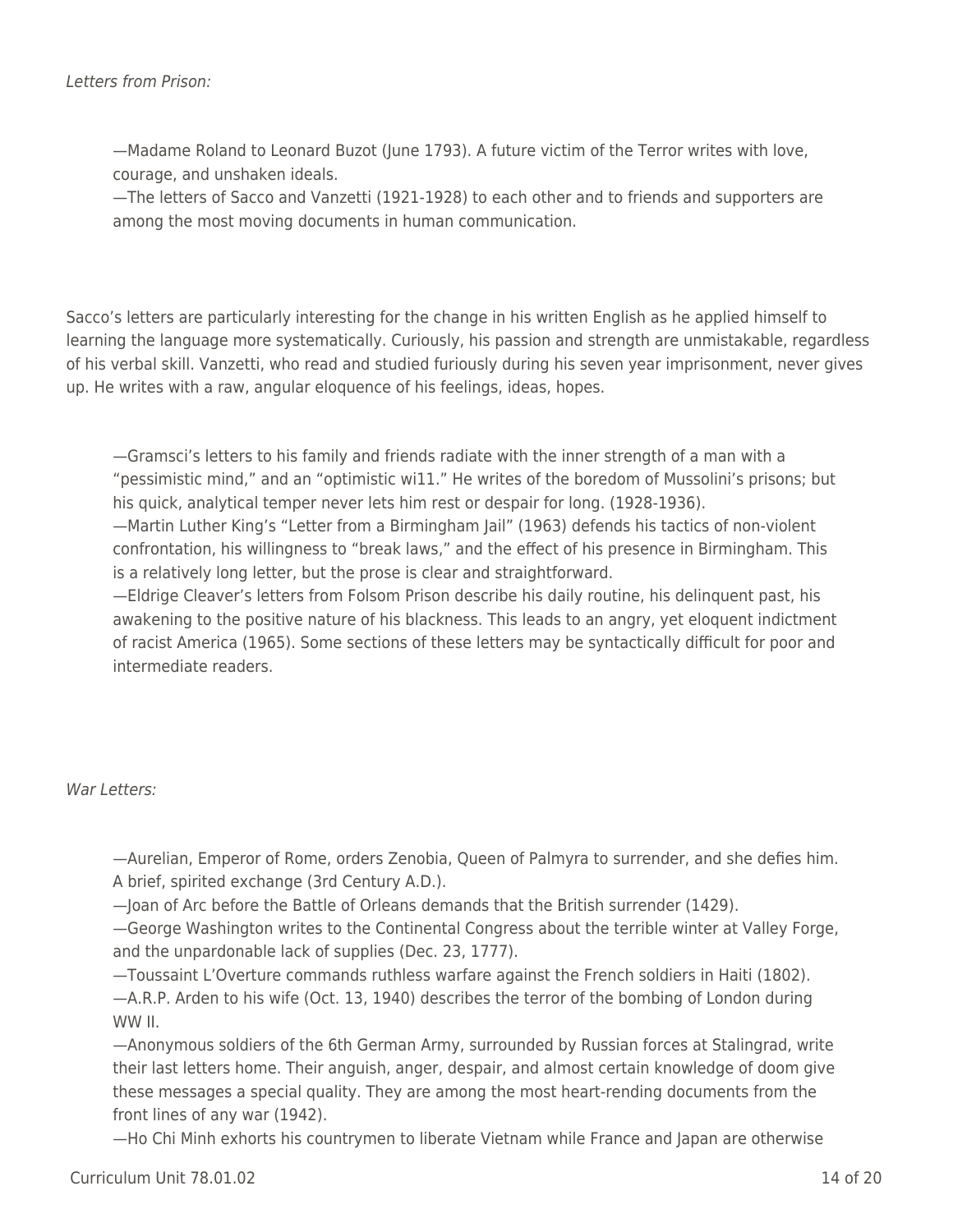occupied during WW II (1941).

Letters of Death:

—Agrippina, Nero's mother, pleads to her Emperor-Son for her own life (1st century A.D.).

—Sir Walter Raleigh to his wife on the eve of his (supposed) execution (1603).

—Dostoyevsky to his brother Mikhail (Dec. 1849) describes what it felt like a minute before he was to be executed.

—John Brown's farewell letter to his family the night before he is executed (Nov. 1859).

—Abraham Lincoln "consoles" Mrs. Lydia Bixby on the loss of 5 sons in the Civil War (Nov. 1864). —Robert Falcon Scott's last letters from the Antarctic: To the Public , accounting for the failure of the polar expedition, and To My Widow . Grim, detached, the last of the British heroes (March 1912).

—Virginia Woolf writing to her husband Leonard on the morning of her suicide (March 1941). —Che Guevara's letter of farewell to his parents (publ. 1967).

Miscellaneous Letters:

—Pliny the Younger to Tacitus on the eruption of Vesuvius, which buried the city of Pompeii (79 A.D.).

—Henry IV of Germany lambasts Pope Gregory VIII and tells him, "Get thee down to everlasting damnation"—in our words, "Go to hell" (Jan. 1076).

—Baber, first of the "Mogul" Emperors, describes the failure of an attempt to poison him in a letter to a friend (Dec. 1526).

—Benjamin Franklin breaks off a longtime friendship with William Strahan, a member of the British Parliament, over issues concerning the American colonies (1775).

—Benjamin Banneker to Thomas Jefferson, then Secretary of State, one of the first examples of a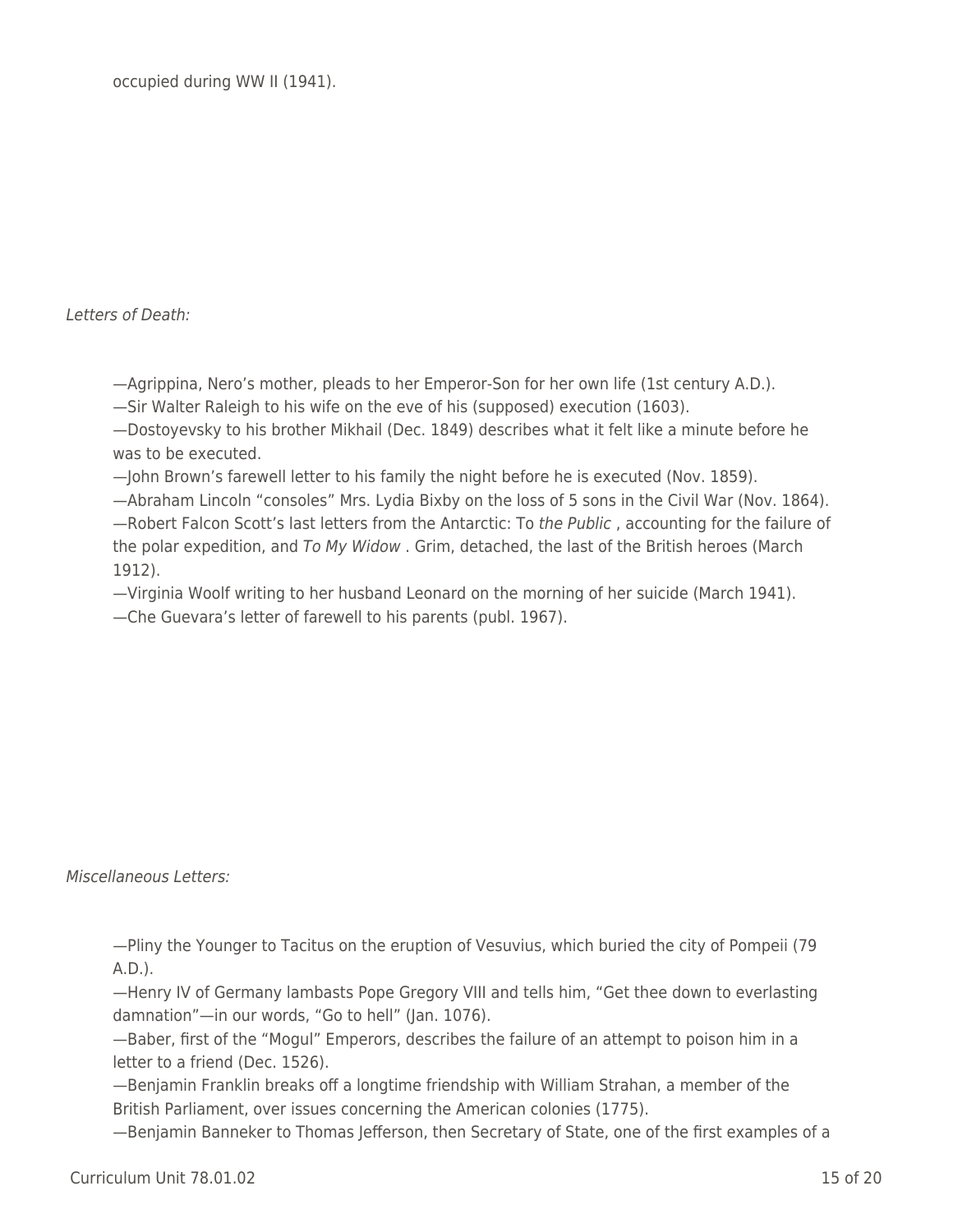Black man's legal, non-violent protest against racism and slavery.

—Bill Nye, an original American wit, becomes Postmaster of Laramie, Wyoming, and offers his "humble" services to the Postmaster General Frank Hatten (Aug. 1882). This letter has a marvelous style, grandiose and humorous at the same time.

—Joseph Conrad, feeling suicidal, writes a letter of despair to Edward Garnett (Aug. 1898). An eloquent, painful letter from someone in the throes of writer's cramp.

## **Bibliography**

## *A. Letters : The following collections contain all the letters mentioned in the previous section on Student Reading Materials .*

Agee, James. Letters of James Agee to Father Flye . Boston: Houghton Mifflin, 1971.

Baldwin, James. "My Dungeon Shook: Letter to My Nephew on the One Hundredth Anniversary of the Emancipation" in The Fire Next Time . New York: The Dial Press, 1963.

Brockway, Wallace & Winer. A Second Treasury of the World's Great Letters . New York: Simon & Schuster, 1941.

Cleaver, Eldridge. Soul on Ice . New York: Dell Publishing Co., 1968.

Dell, Ernest F. Love Letters of Famous Men and Women. New York: Dodd, Mead and Co., 1941.

Ellmann, Richard. Selected Joyce Letters . New York: The Viking Press, 1975.

Fall, Bernard, ed. Ho Chi Minh on Revolution . New York: Signet Books, 1967.

Frankfurter, Marion and Gardner Jackson. The Letters of Sacco and Vanzetti . New York: The Viking Press, 1928.

Gentry, Curtis. Fifty Famous Letters of History . New York: Thomas Y. Crowell Co., 1930.

Hickok, Jane. Calamity Jane's Letters to Her Daughter . San Lorenzo: Shameless Hussy Press, 1976.

Last Letters from Stalingrad . New York: Signet Books, 1965.

Lavan, George, ed. Che Guevara Speaks. New York: Grove Press, 1968.

Curriculum Unit 78.01.02 16 of 20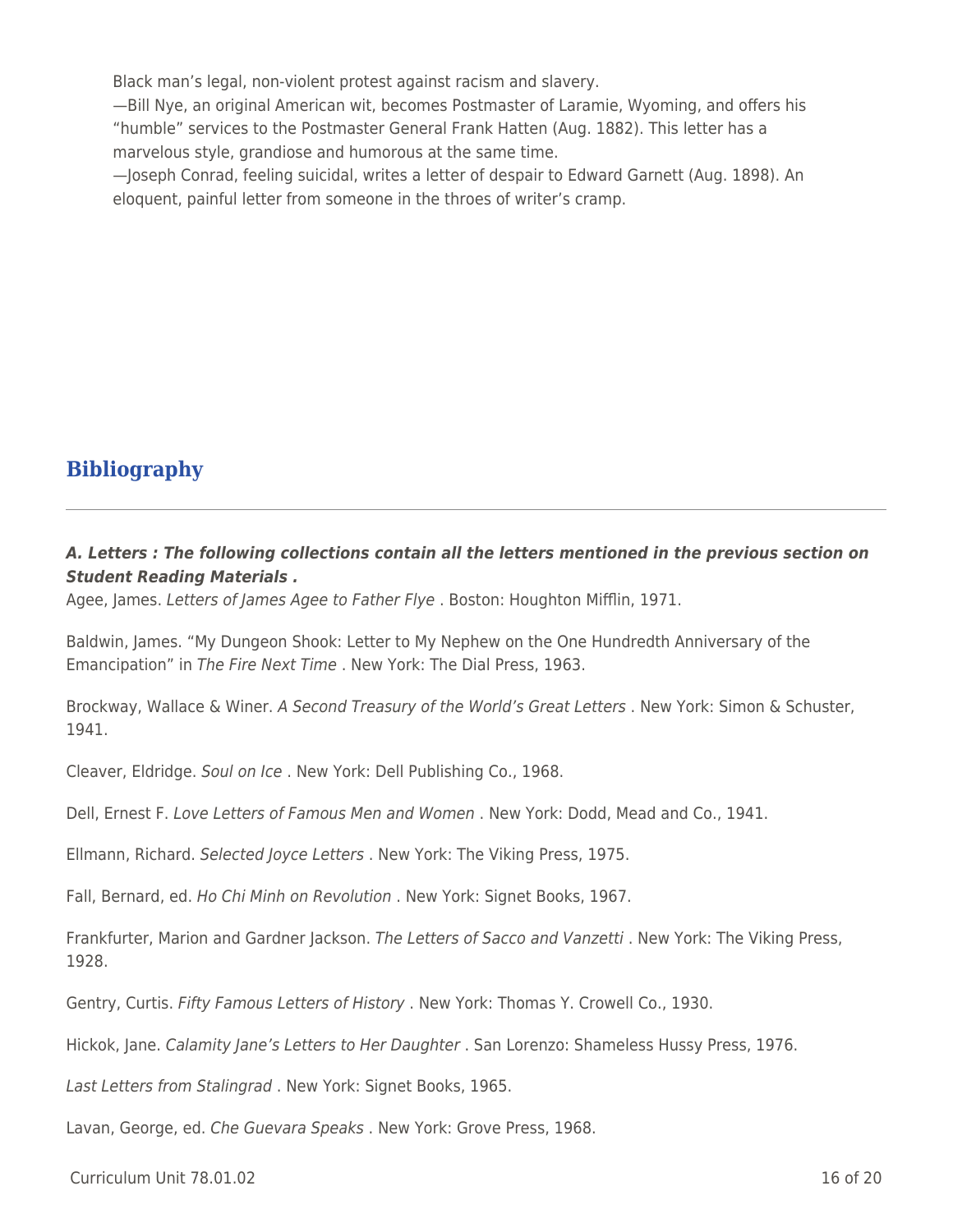Lawner, Lynne, ed. Letters from Prison , Antonio Gramsci . New York: Harper and Rowe, 1975.

Schuster, M. Lincoln. A Treasury of the World's Great Letters . New York: Simon and Schuster, 1940, 1968.

By far the most widely ranging and useful collection of letters I've come across. It's available in paperback, and well worth the price.

#### *B. Longer and/or Literary Letters , Epistolary Novels : An Introductory List*

Most of these selections require a fairly sophisticated reader, probably advanced, college-bound Juniors or Seniors.

| Letters:              | Abelard and Eloise,<br>Letters                                |                                                                                     |
|-----------------------|---------------------------------------------------------------|-------------------------------------------------------------------------------------|
|                       |                                                               | Austen, Jane, Letters                                                               |
|                       |                                                               | Baldwin, James, The Fire Next Time                                                  |
|                       |                                                               | Fallaci, Oriana, Letter to an Unborn Child                                          |
|                       |                                                               | Kafka, Franz, Letter to His Father                                                  |
|                       |                                                               | Montagu, Lady Mary, Letters                                                         |
|                       |                                                               | Pope, Alexander, Letters                                                            |
|                       |                                                               | Rilke, Rainer Maria, Letters of a Young Poet                                        |
|                       |                                                               | Swift, Jonathan, Letters                                                            |
|                       |                                                               | Twain, Mark (S. L. Clemens) Letters from the Earth                                  |
| Epistolary<br>Novels: | Fielding, Henry,<br>Shamela (satire on<br>Richardson's Pamela |                                                                                     |
|                       |                                                               | Grass, Guenther, Dog Years                                                          |
|                       |                                                               | Lewis, C. S., The Screwtape Letters                                                 |
|                       |                                                               | Harris, Mark, Wake Up, Stupid                                                       |
|                       |                                                               | Richardson, Samuel, Clarissa Harlowe Pamela (only for<br>masochistic letter freaks) |
|                       |                                                               | Smollet, Tobias, Humphrey Clinker                                                   |

Two good books for background on the Art of Letter Writing:

Irving, William H. The Providence of Wit in the English Letter Writers . Durham: Duke University Press, 1955.

Covers English letter writing as a literary phenomenon from the early 17th to the early l9th century.

Winn, James. A Window in the Bosom . Hamden: Archon Books, 1977.

Excellent introduction to the letters of Alexander Pope. Chapter 2, "Precedents and Predecessors" traces Classical and French influences for further background.

## *C. Letter Instruction Books:*

Curriculum Unit 78.01.02 17 of 20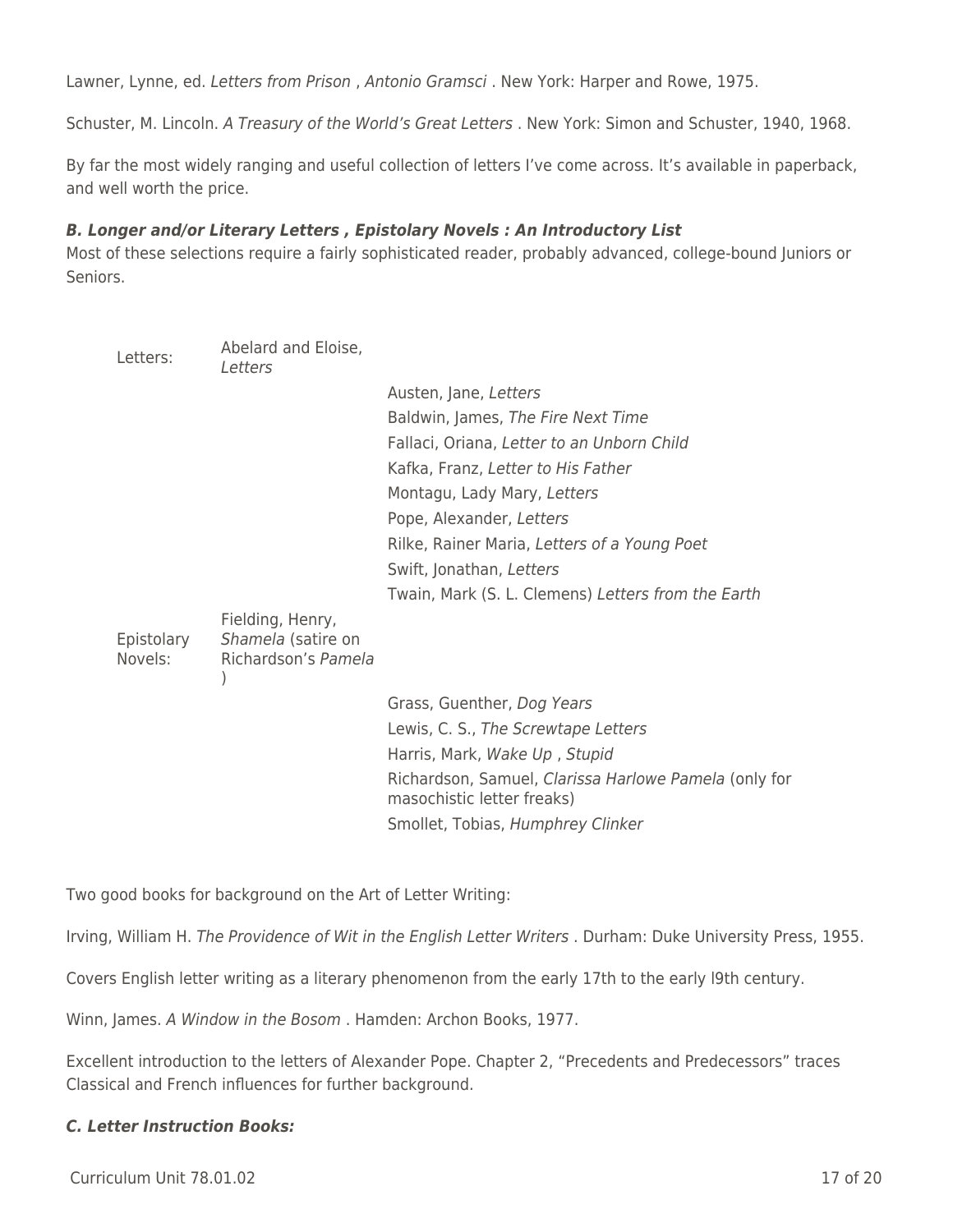Kelley, M. The Polite Letter Writer . Philadelphia: 1839.

The Pocket Letter Writer . Providence: B. Cranston and Co., 1839.

Jerrold, Douglas. Punch's Complete Letter Writer . London:. Bradbury and Evans, 1845.

This book is a satire on letter manuals of the period, and should be read after some examples of the real thing.

#### *D. Postal History :*

Bowyer, Matthew. They Carried the Mail . Washington: Robert B. Luce, Inc., 1972.

A history of the American Mail Carrier from Colonial times to the present. The best book on the current state of the U.S. Post Office (facts and figures).

Dvornik, Francis. Origins of Intelligence Services . New Brunswick: Rutgers University Press, 1974.

The most detailed account on the communication and spy networks of the ancient empires in the Near East, Greece, Rome, China, and of the Golden Horde. Rather dry.

Konwiser, Harry. Colonial & Revolutionary Post . Richmond: Dietz Printing Co., 1931.

Solid introduction with good pictures.

Scheele, Carl. A Short History of the Mail Service . Washington: Smithsonian Institute Press, 1970.

The introductory work in the field, from ancient postal routes, through the Renaissance, Thurn and Taxis mail systems, right into the 20th century with airmail and electronic communications. Written mostly from the point of view of the U.S. mail service.

Norton, Frederick. A Yankee Post Office . New Haven: Tuttle, Morehouse & Taylor Co., 1935.

Tells the story of the Guilford Post Office and its Postmasters. Readable, but a little tedious in the amassing of all the necessary historical details.

Sneer, Edward. The Village Post Office . Ann Arbor: Edwards Brothers, Inc., 1964.

About the mail service in Southport, Ct. Not as interesting or well put-together as A Yankee Post Office.

Zilliacus , Laurin . From Pillar to Post . London: William Heinemann Ltd., 1956 .

By far the most readable of the bunch. Does from an English perspective what Scheele does for the U.S. Not as complete and compulsive, it conveys better than any other book the vast cultural and life style differences in previous time periods, and the implications for the mail services.

#### *E. Cryptology : Codes and Spies:*

Foot, M. R. D. Resistance : European Resistance to Naziism 1940-45 . London: Eyre Methuen, 1976.

Overcompulsive in detail, trying hard to be the seminal work in the field, nevertheless it has an excellent section on communications, codes and ciphers (Chapter 5: "Technicalities"). Also great for some hair-raising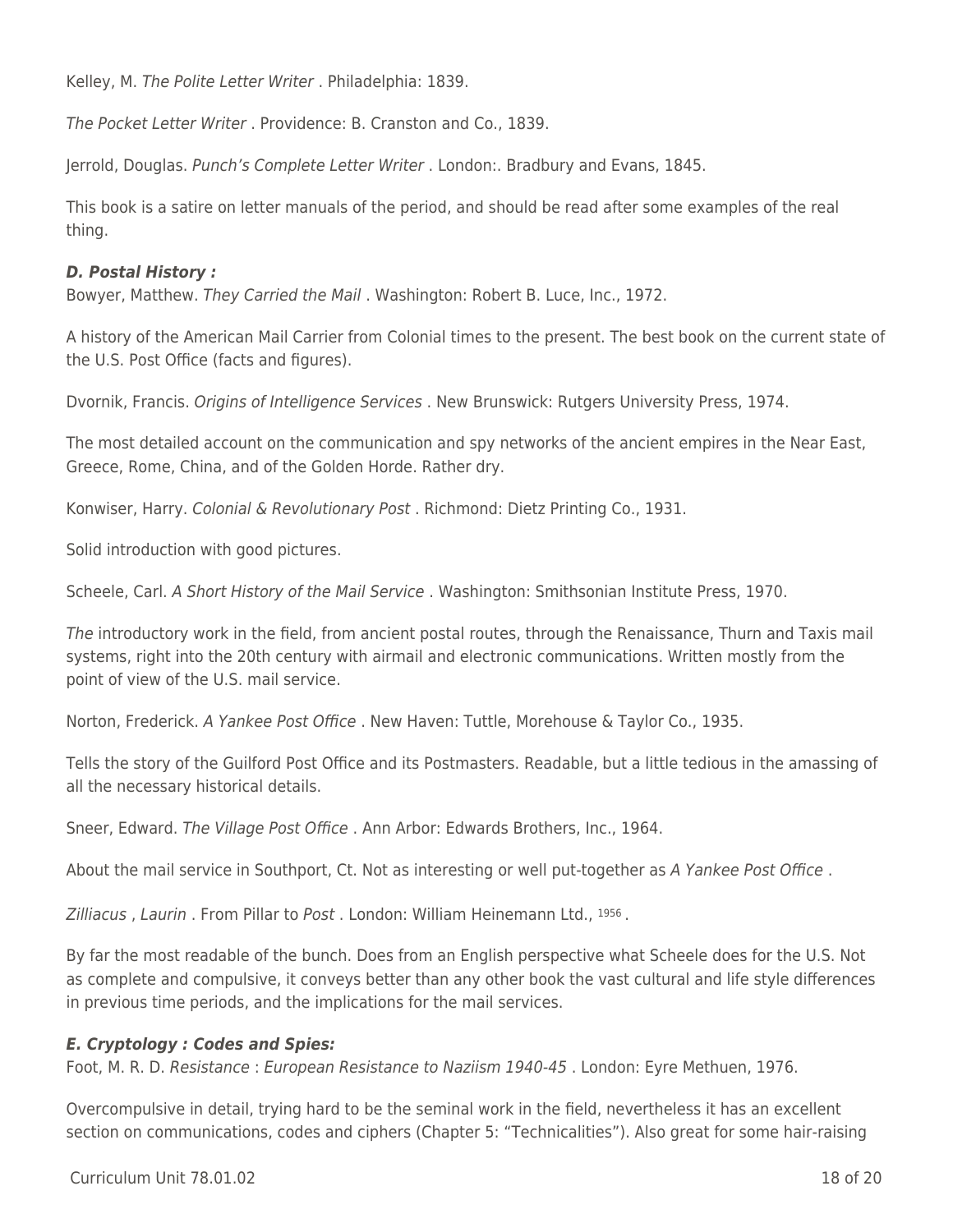escape stories.

Gardner, Martin. Codes , Ciphers , and Secret Writing . New York:

Simon and Schuster, 1972.

A light, readable introduction to the mathematical aspect of codes with good examples, and a few brainteasers for the people who are tired of the Sunday Times Crossword Puzzle.

Kahn, David. The Codebreakers . New York: The MacMillan Co., 1967.

This is it, folks. The final word on Cryptology. 1200 pages worth. From ancient times to the Cold War. Detailed descriptions of every imaginable code, cipher ever invented. Sections on codes in literature. Chapters on Pearl Harbor, the Battle of Midway, and the Japanese master code: Purple, in WW II. Detailed discussions of cryptography, cryptanalysis, and steganography. Fascinating, well-written, the ideal tome for a rainy vacation on Block Island.

Kohn, Bernice. Secret Codes & Ciphers . Englewood Cliffs: Prentice Hall, 1968.

The shortest and most superficial text—basically for grade schoolers. But it includes tramp and hobo signs, and basic, straightforward explications of elementary codes.

Pynchon, Thomas. The Crying of Lot 49 . New York: Bantam Books, 1967.

A novel based in part on the history of the mail service, and a "possible" cloak and dagger postal conspiracy in Southern California, which had its origin in Italy around 1200. "Paranoia strikes deep."

Wright, Ernest Vincent. Gadsby: A Story of Over 50,000 Words Without Using the Letter "E". Los Angeles: Wetzel Pub. Co., 1939.

An orthographic compulsive's dream, the book is a testimony to the letter it ignores so categorically. Especially interesting is the paragraph on page 110, which tries to explain what a Post Office is, since words like "place, office, house," are off-limits.

## *F. Handwriting Analysis:*

Sara, Dorothy. Handwriting Analysis . New York: Harper and Rowe, 1967.

A basic introduction. One of those "how to" books from the time when handwriting analysis threatened to become the newest pop-psychological fad.

## *G. History of Communication — General :*

McCluhan, Marshall. The Gutenberg Galaxy: The Making of Typographic Man. New York: Signet Books, 1969.

Hailed as "the oracle of the electric age" when it first appeared, McCluhan's provocative analysis of the history of communication is often tendentious and incorrect in its details, yet ultimately convincing about the differences in perception and result from written and oral modes. Contains fascinating details on the development of the alphabet, writing, printing, and reading.